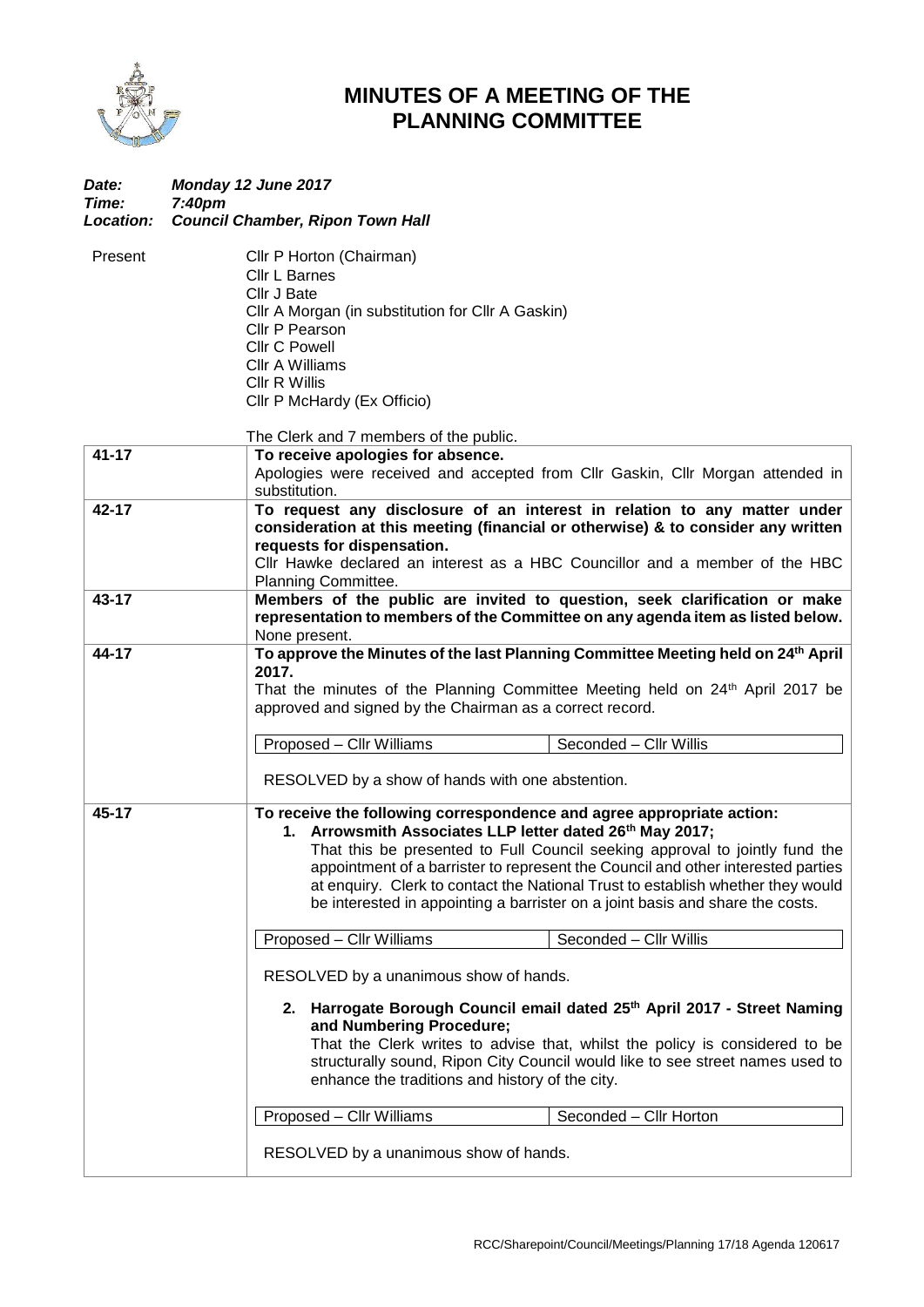|       | 3. Ripon Grammar School - proposed Telecommunications structure,<br>additional drawings.<br>That this be received and noted.                                                                                                                                                                                                                                                                                                                                                                                                                                                   |
|-------|--------------------------------------------------------------------------------------------------------------------------------------------------------------------------------------------------------------------------------------------------------------------------------------------------------------------------------------------------------------------------------------------------------------------------------------------------------------------------------------------------------------------------------------------------------------------------------|
| 46-17 | Planning Updates (Ref. Appendix 1).<br>To record any updates, notifications or decision on applications, appeals and<br>a)<br>enforcement investigations received from Harrogate Borough Council since<br>the last Planning Committee meeting.<br>That this be received and noted. Cllr Barnes asked the Clerk to write to HBC<br>advising that the parking situation on Doublegates is increasingly problematic with<br>parked vehicles often blocking the views of motorists. Residents are increasingly<br>concerned about safety before the construction works take place. |

## **47-17 Consultations on Planning Applications**

Planning applications as listed below to be considered and responses agreed to the consultations being carried out by the Planning Authority:

*Details of all planning applications listed below can be viewed online prior to the meeting at:* http://www.harrogate.gov.uk/plan/Pages/New%20Plan/Find-an-application.aspx

| NY/2017/0119/SCO | Ripon City Quarry, Boroughbridge Road Ripon                                                                                                                                                                                                                                                                                                                               |  |  |
|------------------|---------------------------------------------------------------------------------------------------------------------------------------------------------------------------------------------------------------------------------------------------------------------------------------------------------------------------------------------------------------------------|--|--|
|                  | Request for EIA scoping under section 13 of the Town and Country Planning<br>Regulations                                                                                                                                                                                                                                                                                  |  |  |
|                  | That the Council respond to advise that as the proposal refers to a site which is not<br>directly in the Ripon we would prefer not to comment on the application itself as we<br>wouldn't like to offend our neighbouring parish council. However, the Council do<br>support the contingent quarrying at this site in view of the employment opportunities<br>it provides |  |  |
|                  | Proposed - Cllr Williams<br>Seconded - Cllr Bate                                                                                                                                                                                                                                                                                                                          |  |  |
|                  | RESOLVED by a unanimous show of hands.                                                                                                                                                                                                                                                                                                                                    |  |  |
| 17/01167/ADV     | 32 Clotherholme Road, Ripon, HG4 2DQ                                                                                                                                                                                                                                                                                                                                      |  |  |
|                  | Display of 1 internally illuminated fascia sign, 1 non illuminated replacement hanging<br>sign, 1 externally illuminated freestanding sign and 2 non illuminated vinyl signs to<br>front and side elevations.                                                                                                                                                             |  |  |
|                  | That the Council do not object to this application subject to HBC signage policy.                                                                                                                                                                                                                                                                                         |  |  |
|                  | Seconded - Cllr Bate<br>Proposed - Cllr Williams<br>RESOLVED by a unanimous show of hands.                                                                                                                                                                                                                                                                                |  |  |
| 17/01551/LB      | 56 Allhallowgate, Ripon, HG4 1LQ                                                                                                                                                                                                                                                                                                                                          |  |  |
|                  | Listed building consent for demolition of rear extension and coal store, erection of<br>two storey extension with glazed link. Renovation of outbuildings, including new roof.<br>Alterations to fenestration and various internal works including reconfiguring of<br>partition walls                                                                                    |  |  |
|                  | That the Council do not object to this application.                                                                                                                                                                                                                                                                                                                       |  |  |
|                  | Seconded - Cllr Hawke<br>Proposed - Cllr Williams                                                                                                                                                                                                                                                                                                                         |  |  |
|                  | RESOLVED by a unanimous show of hands.                                                                                                                                                                                                                                                                                                                                    |  |  |
| 17/01845FUL      | 34 Lark Lane, Ripon, HG4 2HW                                                                                                                                                                                                                                                                                                                                              |  |  |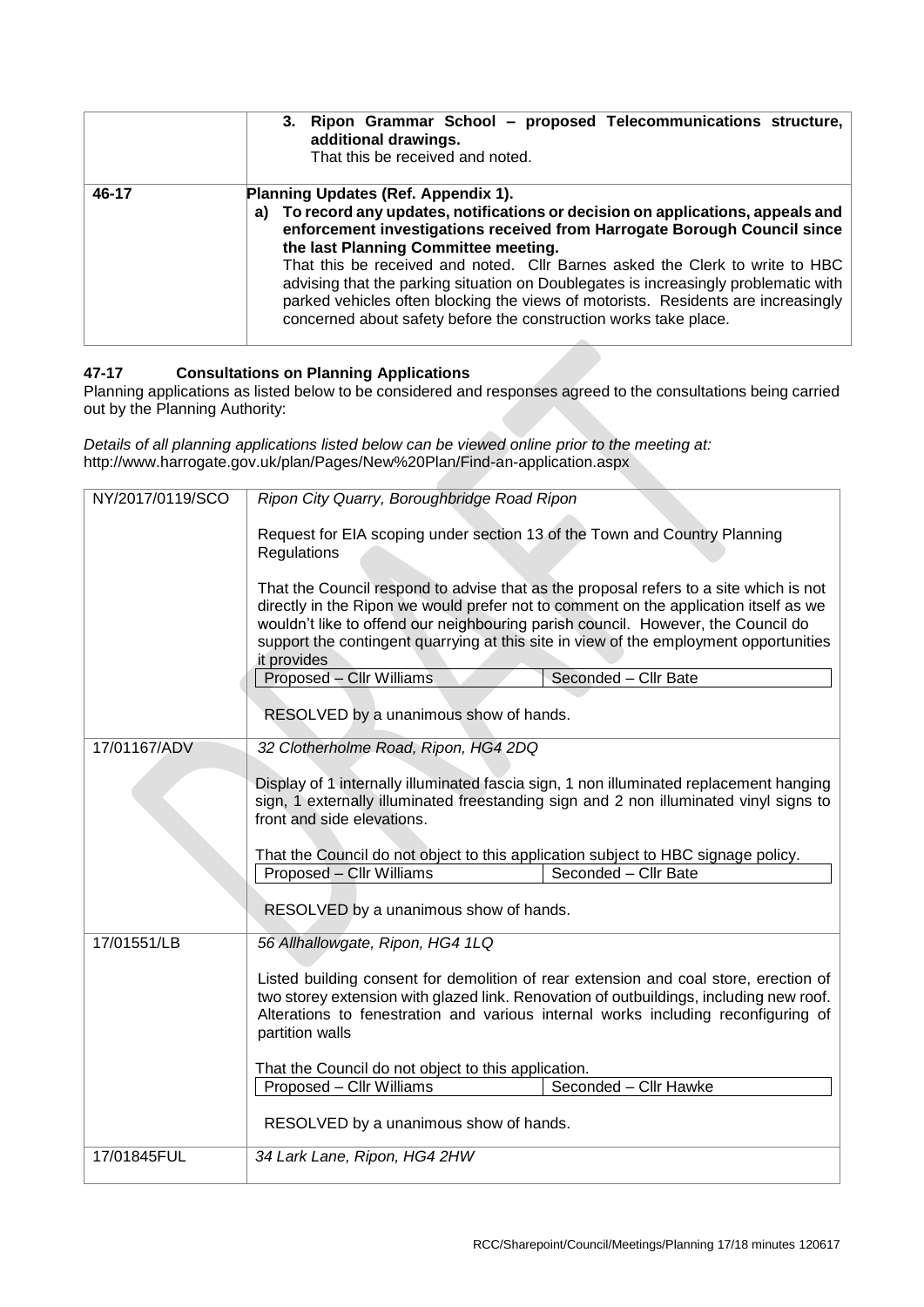|                                                     | Erection of single storey extension with roof light and alterations to fenestration.                                                                                                                        |                         |  |  |
|-----------------------------------------------------|-------------------------------------------------------------------------------------------------------------------------------------------------------------------------------------------------------------|-------------------------|--|--|
|                                                     | That the Council do not object to this application.                                                                                                                                                         |                         |  |  |
|                                                     | Proposed - Cllr Bate                                                                                                                                                                                        | Seconded - Cllr Horton  |  |  |
|                                                     | RESOLVED by a unanimous show of hands.                                                                                                                                                                      |                         |  |  |
| 17/01554/FUL                                        | 13 South Grange Road, Ripon, HG4 2NH                                                                                                                                                                        |                         |  |  |
|                                                     | Erection of attached garage and formation of new vehicular access.                                                                                                                                          |                         |  |  |
|                                                     | That the Council do not object to this application.                                                                                                                                                         |                         |  |  |
|                                                     | Proposed - Cllr Williams                                                                                                                                                                                    | Seconded - Cllr Bate    |  |  |
|                                                     | RESOLVED by a unanimous show of hands.                                                                                                                                                                      |                         |  |  |
| 17/01806/FUL                                        | 4 Oak Road, Ripon, HG4 2LP                                                                                                                                                                                  |                         |  |  |
|                                                     | Erection of single storey extension and porch.                                                                                                                                                              |                         |  |  |
|                                                     | That the Council do not object to this application.                                                                                                                                                         |                         |  |  |
|                                                     | Proposed - Cllr Williams                                                                                                                                                                                    | Seconded - Cllr Hawke   |  |  |
|                                                     | RESOLVED by a unanimous show of hands.                                                                                                                                                                      |                         |  |  |
| 17/01604/FUL                                        | 44 Skellbank, Ripon, HG4 2PT                                                                                                                                                                                |                         |  |  |
|                                                     |                                                                                                                                                                                                             |                         |  |  |
|                                                     | That the Council do not object to this application.                                                                                                                                                         |                         |  |  |
|                                                     | Proposed - Cllr Horton                                                                                                                                                                                      | Seconded - Cllr Pearson |  |  |
| RESOLVED by a unanimous show of hands.              |                                                                                                                                                                                                             |                         |  |  |
| 17/01608/FUL                                        | 42 Skellbank Ripon HG4 2PT                                                                                                                                                                                  |                         |  |  |
|                                                     | Replacement of fenestration.                                                                                                                                                                                |                         |  |  |
|                                                     | That the Council do not object to this application.                                                                                                                                                         |                         |  |  |
|                                                     | Proposed - Cllr Horton                                                                                                                                                                                      | Seconded - Cllr Pearson |  |  |
|                                                     | RESOLVED by a unanimous show of hands.                                                                                                                                                                      |                         |  |  |
| 17/01785/DVCON                                      | 68-69 North Street, Ripon HG4 1EN                                                                                                                                                                           |                         |  |  |
|                                                     | Deletion of conditions 5 and 6 (Design Stage Code) of planning permission<br>12/03731/FUL – 'Erection of retail unit, 3 flats and 3 dwellings (site area 0.07ha).'<br>as these are no longer a requirement. |                         |  |  |
| That the Council do not object to this application. |                                                                                                                                                                                                             |                         |  |  |
|                                                     | Proposed - Cllr Horton                                                                                                                                                                                      | Seconded - Cllr Pearson |  |  |
|                                                     | RESOLVED by a unanimous show of hands.                                                                                                                                                                      |                         |  |  |
| 17/01087/FUL                                        | Woodbridge, Priest Lane, Ripon, HG4 1LS<br>Erection of single storey extensions and alterations to fenestration.<br>That the Council do not object to this application.                                     |                         |  |  |
|                                                     |                                                                                                                                                                                                             |                         |  |  |
|                                                     | Proposed - Cllr Horton                                                                                                                                                                                      | Seconded - Cllr Hawke   |  |  |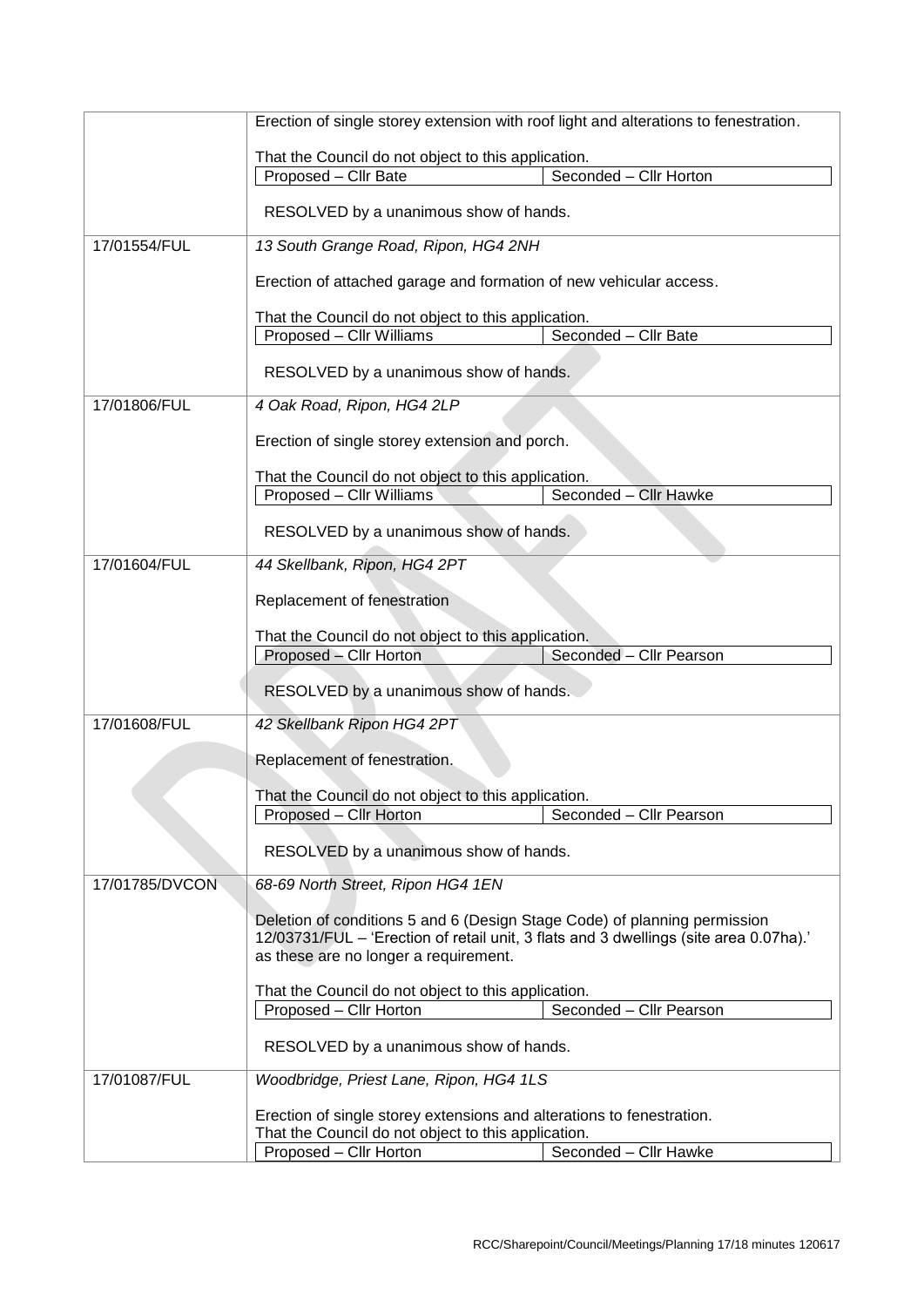|                 | RESOLVED by a unanimous show of hands.                                                                                                                                                                                                                                                                                                                                                                                                                      |                         |  |
|-----------------|-------------------------------------------------------------------------------------------------------------------------------------------------------------------------------------------------------------------------------------------------------------------------------------------------------------------------------------------------------------------------------------------------------------------------------------------------------------|-------------------------|--|
| 17/01902/FUL    | 1 Kensington Mews North Road Ripon HG4 1JR                                                                                                                                                                                                                                                                                                                                                                                                                  |                         |  |
|                 | Installation of replacement windows and doors<br>That the Council do not object to this application.                                                                                                                                                                                                                                                                                                                                                        |                         |  |
|                 | Proposed - Cllr Hawke                                                                                                                                                                                                                                                                                                                                                                                                                                       | Seconded - Cllr Horton  |  |
|                 | RESOLVED by a unanimous show of hands.                                                                                                                                                                                                                                                                                                                                                                                                                      |                         |  |
| 17/01203/FUL    | Highfield House Hemsworth Walk Ripon HG4 2SG                                                                                                                                                                                                                                                                                                                                                                                                                |                         |  |
|                 | Conversion of offices to form 3 dwellings to include alterations to fenestration,<br>erection of boundary fences and formation of access drives.<br>That the Council do not object to this application.                                                                                                                                                                                                                                                     |                         |  |
|                 | Proposed - Cllr Hawke                                                                                                                                                                                                                                                                                                                                                                                                                                       | Seconded - Cllr Horton  |  |
|                 | RESOLVED by a unanimous show of hands.                                                                                                                                                                                                                                                                                                                                                                                                                      |                         |  |
| 17/01204/LB     | Highfield House Hemsworth Walk Ripon HG4 2SG                                                                                                                                                                                                                                                                                                                                                                                                                |                         |  |
|                 | Listed building application for conversion of offices to form 3 dwellings to include<br>alterations to fenestration and erection of boundary fences and internal works to<br>include removal of walls, erection of walls, removal of doors, installation of doors,<br>infilling of walls, installation of skirting boards, removal of partitions, infilling of doors<br>and formation of staircases.<br>That the Council do not object to this application. |                         |  |
|                 | Proposed - Cllr Horton                                                                                                                                                                                                                                                                                                                                                                                                                                      | Seconded - Cllr Pearson |  |
|                 | RESOLVED by a unanimous show of hands.                                                                                                                                                                                                                                                                                                                                                                                                                      |                         |  |
| 17/01758/FUL    | 44 Southfield Avenue Ripon HG4 2NR                                                                                                                                                                                                                                                                                                                                                                                                                          |                         |  |
|                 | Erection of first floor extension.                                                                                                                                                                                                                                                                                                                                                                                                                          |                         |  |
|                 | That the Council do not object to this application.<br>Proposed - Cllr Hawke                                                                                                                                                                                                                                                                                                                                                                                | Seconded - Cllr Horton  |  |
|                 | RESOLVED by a unanimous show of hands.                                                                                                                                                                                                                                                                                                                                                                                                                      |                         |  |
| 17/01216/FULMAJ | Ripon Farm Services Ltd Dallamires Lane Ripon North Yorkshire HG4 1TT<br>Demolition of existing building and erection of workshop<br>That the Council supports object to this application.                                                                                                                                                                                                                                                                  |                         |  |
|                 | Proposed - Cllr Horton                                                                                                                                                                                                                                                                                                                                                                                                                                      | Seconded - Cllr Pearson |  |
|                 | RESOLVED by a unanimous show of hands.                                                                                                                                                                                                                                                                                                                                                                                                                      |                         |  |
| 17/01841/FUL    | 2 Filey Avenue Ripon HG4 2DH                                                                                                                                                                                                                                                                                                                                                                                                                                |                         |  |
|                 | Erection of ground floor extension.                                                                                                                                                                                                                                                                                                                                                                                                                         |                         |  |
|                 | That the Council do not object to this application.<br>Proposed - Cllr Willis                                                                                                                                                                                                                                                                                                                                                                               | Seconded - Cllr Hawke   |  |
|                 | RESOLVED by a unanimous show of hands.                                                                                                                                                                                                                                                                                                                                                                                                                      |                         |  |
| 17/02031/FUL    | 8A Park Street Ripon North Yorkshire HG4 2AX                                                                                                                                                                                                                                                                                                                                                                                                                |                         |  |
|                 | Erection of single storey wrap around extension with roof light.                                                                                                                                                                                                                                                                                                                                                                                            |                         |  |
|                 | That the Council do not object to this application.<br>Proposed - Cllr Williams                                                                                                                                                                                                                                                                                                                                                                             | Seconded - Cllr Hawke   |  |